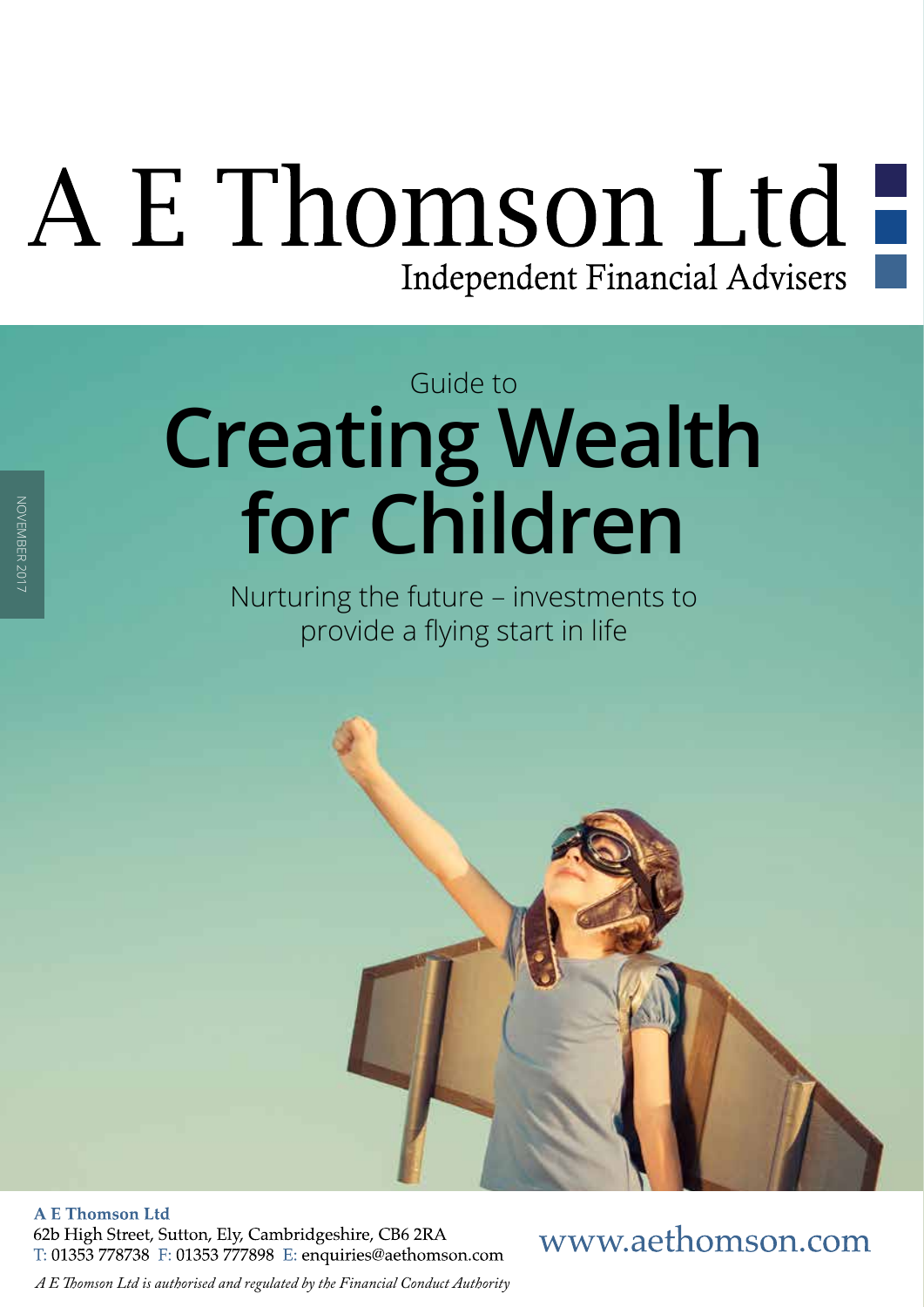## **Guide to Creating Wealth for Children**

#### Nurturing the future – investments to provide a flying start in life

Whether you're a relative, parent, grandparent or a friend, investing for a child's future is one of the most important things you can do. For any investor, time is a powerful ally – so where you are investing on behalf of children, you start with a great advantage.

**Not** only do long timescales allow<br>
for greater risk-taking and thus<br>
higher potential returns, but there<br>
is the power of compounding as profits are for greater risk-taking and thus is the power of compounding, as profits are re-invested year on year. Ask any parent, and they'll agree on one thing: one minute your children are toddlers, and almost before you know it they're going to university or planning to buy their first property.

Whether you save little and often or have bigger sums of money to invest, keep going over a few years and you can build up a really useful amount. It can go a long way to setting them on the road to becoming independent or helping them with university or housing costs. You might even encourage them to become savers.

Saving for a child today is a wonderful gift for their future. Not only can they start their adult lives with some savings in hand, but getting kids involved early with saving also helps them learn important lessons about money.

#### **Children's savings accounts**

They're easy to access, save into and pay some interest. A recent change for all savings accounts – including children's – is that tax isn't deducted before interest is paid on your savings. There's no need to reclaim tax if you're a non-taxpayer, and tax only has to be paid if the interest is more than your tax-free allowances.

But it's worth being aware that there are special rules when parents save for their children. If the interest they get is more than £100 in a tax year, as the parent you're liable for any tax due on it.

You won't pay any tax if the interest is within your Personal Savings Allowance. It's £1,000 for a basic-rate taxpayer and £500 for a higherrate taxpayer. The good news is that this doesn't apply to money from grandparents, relatives or friends, or Junior ISAs and Child Trust Funds, which are a tax-efficient way of saving. The value of investments like ISAs, JISAs, pensions and trusts can go down as well as up and may end up worth less than was paid in.

#### **Junior ISA**

Junior ISAs let you save and invest on behalf of a child under 18. And with no tax on the earnings, the money you put away can grow even faster. You can save up to £4,128 for the tax year 2017/18, and this is for each of your children under 18 into a Junior ISA this tax year. A child's parent or legal guardian must open the Junior ISA account on their behalf.

If more than £4,128 is put into a Junior ISA, the excess is held in a savings account in trust for child – it cannot be returned to the donor. Parents, friends and family can all save on behalf of the child as long as the total stays under the annual limit.

Money in the account belongs to the child, but they can't withdraw it until they turn 18, apart from in exceptional circumstances. They can, however, start managing their account on their own from age 16.

There is no tax payable on interest or investment gains, and when your child turns 18, their account is automatically rolled over into an adult ISA (sometimes called a 'NISA'). They can also choose to take the money out and spend it how they like – for example, on driving lessons, further education or job training.

Your child can have a Junior Cash ISA, a Junior Stocks & Shares ISA, or both. If they have both, the most they can save is still subject to a £4,128 limit for the 2017/18 tax year.

#### **Junior Cash ISAs**

A Junior Cash ISA is essentially the same as a bank or building society savings account. But Junior Cash ISAs come with one big advantage: your child doesn't have to pay tax on the interest they earn on their savings, and you don't have to either.

With a Junior Stocks & Shares ISA account, you can put your child's savings into investments like shares and bonds. Any profits you earn by trading shares or bonds are tax-efficient.

Investments are riskier than cash but could provide your child a bigger return, and the value of a Junior Stocks & Shares ISA can go down as well as up.

#### **Transferring a Junior ISA**

You can switch between the two types of Junior ISA or from one provider to another whenever you like. But make sure you do this carefully so you don't lose the tax-efficient status on the money.

A child can only have one Junior Cash ISA and one Junior Investment ISA at any one time, and as of April 2015, new rules mean you can transfer a Child Trust Fund account into a Junior ISA.

#### **Use your own ISA allowance**

You might want to use your own ISA allowance to save for them to keep more control. It's £20,000 this tax year (2017/18) and may be a more appropriate way to save tax-efficiently for their future without giving them too much responsibility too soon.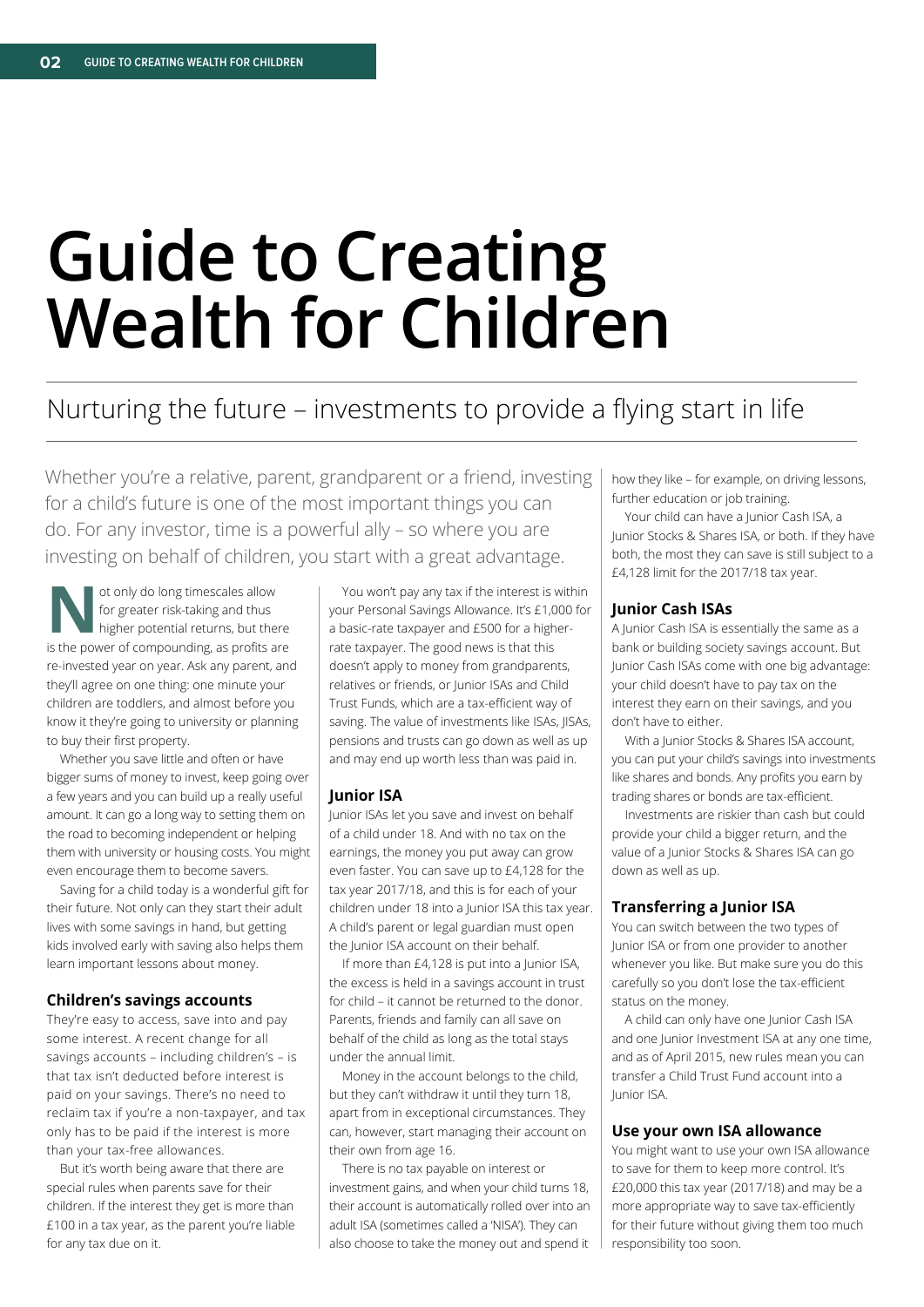You and your spouse or registered civil partner can each save up to £20,000 into an ISA. It's up to you how much of that is in stocks and shares or cash, or a combination of both. When it comes to access, you can usually take money out of your ISA when you want to.

#### **Friendly Society tax-exempt plan**

These children's savings plans are only available through Friendly Societies. These are mutual benefit organisations, which mean they're owned by their members to work for the advantage of those members.

You can choose to pay into the plan for between ten and 25 years. Money is invested in a share-based investment fund for the term length you choose. The maximum amount you can pay in is £270 a year, or £300 a year if you pay in £25 each month.

On the maturity date, the child must be at least 16, and you must have paid into the plan for a minimum of ten years.

The value of these types of investment can go down as well as up. Friendly Society policy charges also apply. As long as you continue to pay into the plan for a minimum of ten years, your child won't pay Capital Gains and Income Tax on any gains or income.

#### **Start a pension for your child**

Investing a little in a pension for them when they're very young can make a big difference later on thanks to the compounding of any investment growth over many years.

You can start a pension for a child under 18. This can be an exceptionally good way to save for your child's future, as it means pension benefts can build up over their own lifetime (rather than just from when they start work).

You can pay a maximum of £2,880 per year into this, which becomes £3,600 through 20% tax relief, which all adds up rather nicely.

There is another advantage to setting up this kind of pension for a child (or, indeed, grandchild). Anyone looking to pass on assets to their family should think about Inheritance Tax. You can of course give lifetime gifts to reduce the value of your estate, but anything over £3,000 in a year will be taxed if you die within seven years of making it.

A gift under £3,000 may not seem very much – but as a pension contribution, it's another matter. If you pay into your grandchild's pension, for example, you could pay the annual maximum of £2,880 and stay comfortably within the tax-free gift limits, while your gift would become £3,600 through tax relief.

If you're a parent or grandparent who wants to give away some money now but control when the children get it, you might want to consider setting up a trust. This is where the money is controlled by trustees who manage the investments. There are different types to suit what you want to do and how much control you want to keep.  $\blacksquare$ 

#### **Choosing investments for your children's future**

Everyone wants the best for their children. Parents naturally feel the pressure to plan for their children's future. Will they want to go to university? Get married? Buy a house perhaps? One thing's for sure: at some point in their future, they'll need a fnancial boost, and they'll be grateful if it comes from someone who has always had their best interests at heart. To discuss the options available for you, please contact us – we look forward to hearing from you.

### "

**A Junior Cash ISA is essentially the same as a bank or building society savings account. But Junior Cash ISAs come with one big advantage: your child doesn't have to pay tax on the interest they earn on their savings, and you don't have to either.**